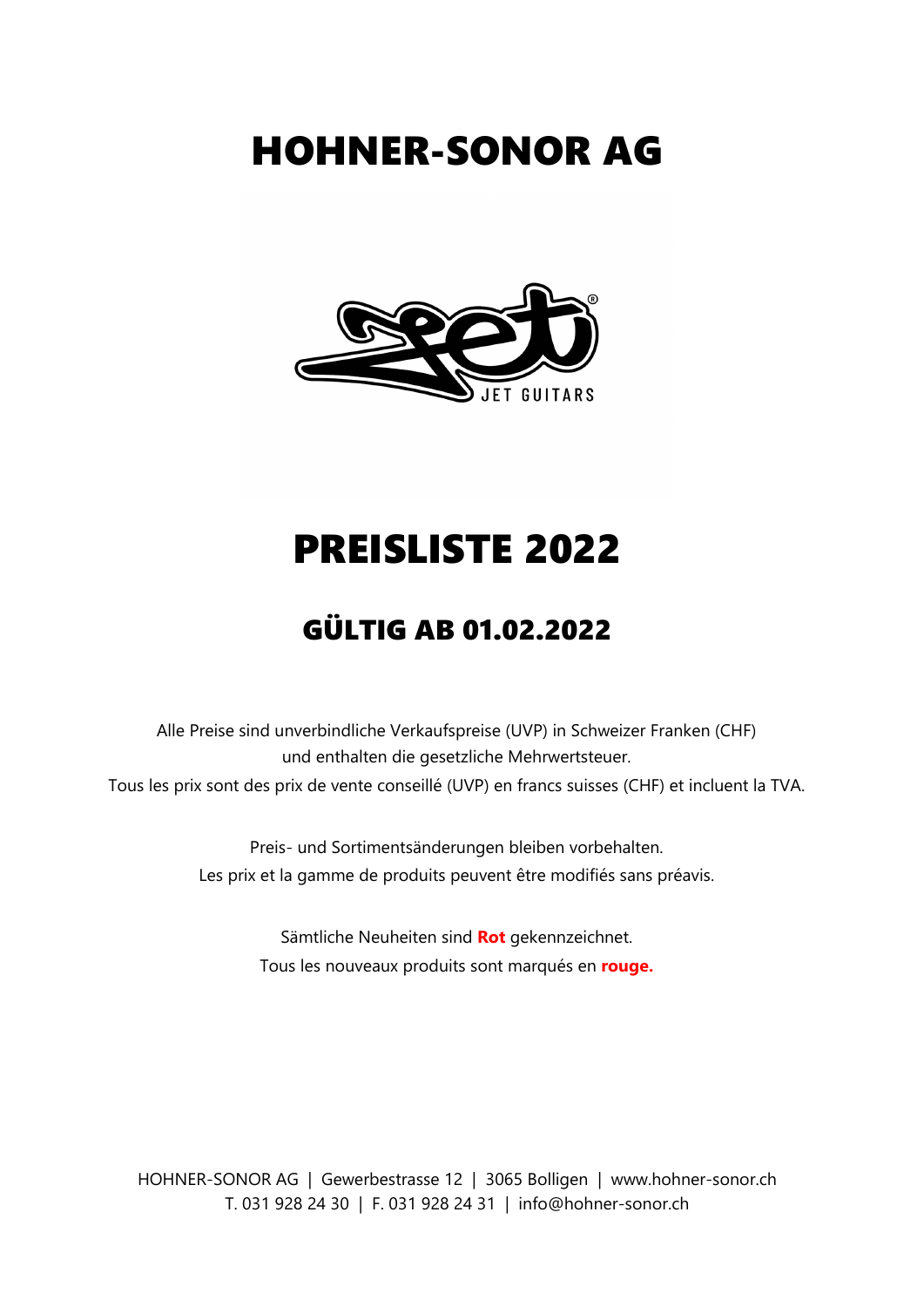## Electric Guitars

|     | <b>300 SERIES</b> | SSS = Single Coil Ceramic / Basswood body / Roasted maple neck & fretboard                                    |        |
|-----|-------------------|---------------------------------------------------------------------------------------------------------------|--------|
|     | JS-300BK          | JET JS-300 SSS - Black                                                                                        | 229.00 |
|     | JS-300OW          | JET JS-300 SSS - Olympic White                                                                                | 229.00 |
|     | JS-300SB          | JET JS-300 SSS - Sunburst                                                                                     | 229.00 |
|     | JS-300SFG         | JET JS-300 SSS - Sea Foam Green                                                                               | 229.00 |
| new | <b>JS-300BL</b>   | JET JS-300 SSS - Sonic Blue                                                                                   | 229.00 |
|     | JT-300BTS         | JET JT-300 SS - Beige                                                                                         | 229.00 |
| new | <b>JT-300SB</b>   | JET JT-300 SS - Sunburst                                                                                      | 229.00 |
|     | JT-300BL-R        | JET JT-300 SS - Sonic Blue *Rosewood fretboard                                                                | 249.00 |
|     | <b>350 SERIES</b> | SH = Single Coil, Humbucker / Basswood body / roasted maple neck & fretboard                                  |        |
|     | JT-350BK-R        | JET JT-350 SH - Black *Rosewood fretboard                                                                     | 399.00 |
|     | JT-350SB-R        | JET JT-350 SH - Sunburst *Rosewood fretboard                                                                  | 399.00 |
|     | JT-350BSC         | JET JT-350 SS - Butterscotch                                                                                  | 329.00 |
|     | <b>400 SERIES</b> | HSS = Humbucker, Single Coil, Single Coil / Basswood body / roasted maple neck & fretboard                    |        |
|     | JS-400OW          | JET JS-400 HSS - Olympic White                                                                                | 249.00 |
|     | JS-400SB          | JET JS-400 HSS - Sunburst                                                                                     | 249.00 |
|     | JS-400SFG         | JET JS-400 HSS - Sea Foam Green                                                                               | 249.00 |
|     | JS-400VYW         | JET JS-400 HSS - Vintage Yellow                                                                               | 249.00 |
| new | <b>JS-400PK-R</b> | JET JS-400 HSS - Shell Pink *Rosewood fretboard                                                               | 269.00 |
|     | <b>450 SERIES</b> | HSS = Humbucker, Single Coil, Single Coil / Basswood body with flamed top /<br>roasted maple neck & fretboard |        |
|     | JS-450TBK         | JET JS-450 HSS - Transparent Black                                                                            | 399.00 |
|     | JS-450TBL         | JET JS-450 HSS - Transparent Blue                                                                             | 399.00 |
|     | JS-450QTB-R       | JET JS-450 HSS - Transparent Brown *Rosewood fretboard                                                        | 429.00 |
| new | JT-450QTPK        | JET JT-450 HH - Quilted Transparent Pink                                                                      | 499.00 |
|     | <b>500 SERIES</b> | HH = Humbucker, Humbucker / Basswood body / maple neck & mixed ebony fretoboard                               |        |
|     | <b>JS-500BLS</b>  | JET JS-500 HH - Black Sparkle                                                                                 | 429.00 |
|     | <b>JS-500SLS</b>  | JET JS-500 HH - Silver Sparkle                                                                                | 429.00 |
|     | <b>JS-500RDS</b>  | JET JS-500 HH - Red Sparkle                                                                                   | 429.00 |